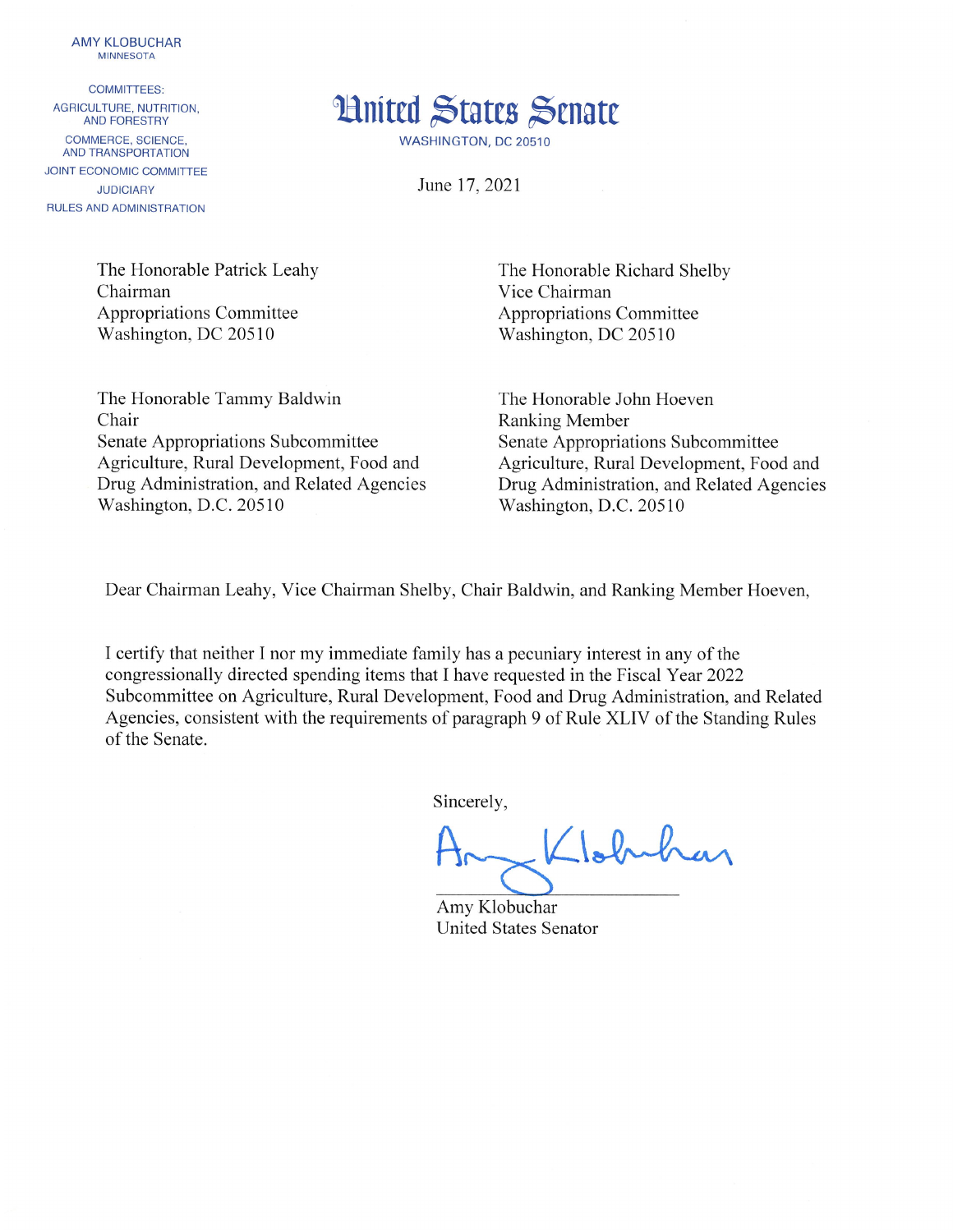## **Klobuchar, Amy(D-MN) Agriculture Congressionally Directed Spending Requests**

| <b>Recipient Name</b>                                | <b>Project Purpose</b>                                                                                                                                                                                                                                                                                                                                                                                                                                                                                                                                                                                                                                                      | <b>Project</b><br><b>Location</b>                             | <b>Amount</b><br><b>Requested</b><br>(5000) |
|------------------------------------------------------|-----------------------------------------------------------------------------------------------------------------------------------------------------------------------------------------------------------------------------------------------------------------------------------------------------------------------------------------------------------------------------------------------------------------------------------------------------------------------------------------------------------------------------------------------------------------------------------------------------------------------------------------------------------------------------|---------------------------------------------------------------|---------------------------------------------|
| Preserve<br>Appletons<br>Heritage, Inc               | The funds will to be used to redevelop the historic city hall in need of<br>major and minor repairs. Funds would also be used to make the 2nd<br>floor opera house accessible.                                                                                                                                                                                                                                                                                                                                                                                                                                                                                              | Appleton MN                                                   | \$500                                       |
| <b>Balkan Township</b>                               | The Township office is part of the Township Public Works Garage<br>building. The building was built in 1934 and requires improvements to<br>comply with current environmental, safety, and accessibility<br>requirements.                                                                                                                                                                                                                                                                                                                                                                                                                                                   | Balkan<br><b>Township MN</b>                                  | \$77                                        |
| <b>Balkan Township</b>                               | Funds would be used to design, engineer and construct a fiber network<br>over two square miles connecting 330 households to high-speed<br>internet service.                                                                                                                                                                                                                                                                                                                                                                                                                                                                                                                 | Balkan<br><b>Township MN</b>                                  | \$4,620                                     |
| City of Bigfork                                      | The City of Bigfork is seeking help in securing funding for the needed<br>Bigfork Community Enhancement project. The project entails adding a<br>community strength, fitness and wellness center, public restrooms<br>accessible from the multi-use Bigfork RiverWalk Trail, storage space for<br>the Edge Center for the Arts and Bigfork School locker rooms and<br>related amenities.                                                                                                                                                                                                                                                                                    | <b>Bigfork MN</b>                                             | \$750                                       |
| City of Chisholm                                     | The proposed new Chisholm Public Safety Facility will relocate the<br>Police and Fire Departments from an old totally deficient 1908 building<br>to an approximate 23,000 square foot facility located on the city owned<br>site of the old wastewater treatment plant. The Chisholm Ambulance<br>service will also relocate to the new facility.                                                                                                                                                                                                                                                                                                                           | Chisholm MN                                                   | \$3,500                                     |
| City of Cromwell                                     | The City of Cromwell is seeking funding for community facility<br>improvements to city streets, and accessibility improvements to parking<br>lots and the community recreation facility as part of an overall city<br>infrastructure project happening in the City of Cromwell. Construction is<br>scheduled to begin in the fall of 2021 and completed in 2022.                                                                                                                                                                                                                                                                                                            | City of<br><b>Cromwell MN</b>                                 | \$625                                       |
| City of Ely                                          | The City of Ely has been working to develop a regional trailhead facility<br>at the west entrance to Ely for nearly fifteen years. The project<br>provides a visitors center as well as improves access to the Ely<br>Bloomenson Hospital campus and Ely Ambulance Service. The regional<br>trailhead facility will serve three significant regional trial systems, the<br>Mesabi Trail, David Dill Taconite Trail; both of these start in Grand<br>Rapids, and the Prospector Loop Trail System; a ATV/UTV trail system<br>that connects many communities in the Arrowhead region.                                                                                         | City of Ely MN                                                | \$3,000                                     |
| <b>West Central</b><br>Initiative                    | Funds will be used to acquire farmland for the Farmland Conservation<br>Partnership. Currently there are 2400 available acres identified in three<br>clusters in west central Minnesota. This acreage will initiate a farm<br>incubator program, in partnership with New Roots, a program of<br>Northern Plains Sustainable Agriculture Society, to train and prepare<br>emerging farmers for successful agricultural pursuits. This is modeled<br>after the successful New Roots Farm Incubator near Moorhead,<br>Minnesota.                                                                                                                                               | Clay, Becker,<br>and Otter<br><b>Tail County</b><br><b>MN</b> | \$23,000                                    |
| Agricultural<br>Utilization<br>Research<br>Institute | The Agriculture Utilization Research Institute (AURI) is proposing to<br>create a publicly available web-based decision aid tool for agriculture<br>producers, processors, and communities that want to develop or utilize<br>renewable natural gas projects. The tool would help assess feedstocks,<br>processing sites, and end users.                                                                                                                                                                                                                                                                                                                                    | Crookston MN                                                  | \$225                                       |
| Ag Innovation<br>Campus                              | The Ag Innovation Campus will serve as an incubator for agricultural<br>innovations, with a goal to foster new and novel products, create jobs<br>and increase the value of agriculture in the region and state. The AIC<br>will support three crushing lines, each of which can be operated on<br>conventional or specialty soybeans. In addition, the AIC will also be<br>working on other oil seeds, including cover crops, which were cited as a<br>key climate priority in President Biden's address to Congress last<br>month. The AIC team is eager to work with the Biden administration to<br>further promote the use of cover crops via the Ag Innovation Campus. | Crookston MN                                                  | \$6,000                                     |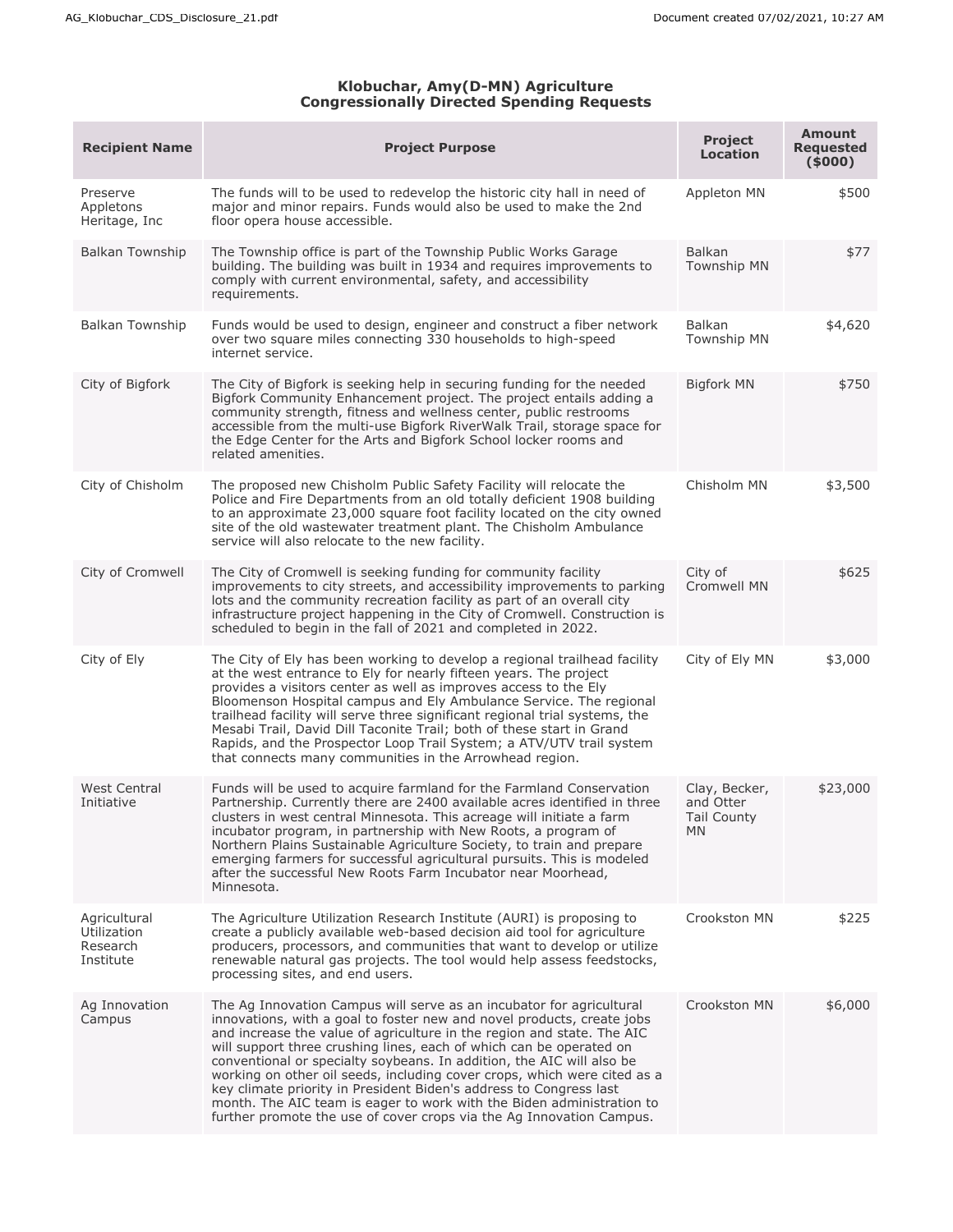| <b>Great Plains</b><br>Institute                                      | Seeking federal funding to assist communities, environmental and<br>agricultural stakeholders to create pilot projects demonstrating how<br>solar deployment can mitigate nitrate contamination and risk.                                                                                                                                                                                                                                                                                                                                                                                                                                                                                                             | Dakota,<br>Rock, Lincoln<br>County MN                   | \$400   |
|-----------------------------------------------------------------------|-----------------------------------------------------------------------------------------------------------------------------------------------------------------------------------------------------------------------------------------------------------------------------------------------------------------------------------------------------------------------------------------------------------------------------------------------------------------------------------------------------------------------------------------------------------------------------------------------------------------------------------------------------------------------------------------------------------------------|---------------------------------------------------------|---------|
| City of Dilworth                                                      | Demolition and construction of a fire hall serving two cities, three rural<br>townships, and providing mutual aid to all other rural Clay County<br>cities.                                                                                                                                                                                                                                                                                                                                                                                                                                                                                                                                                           | Dilworth MN                                             | \$4,875 |
| Ely Area<br>Ambulance<br>Service                                      | EAAS is seeking funding to begin construction of an ambulance station<br>that will provide staff modern living and working conditions.                                                                                                                                                                                                                                                                                                                                                                                                                                                                                                                                                                                | Ely MN                                                  | \$5,500 |
| Minnesota<br><b>Farmers Union</b>                                     | This program would support the Minnesota wolf damage management<br>program. Minnesota wolf range currently spans 30 counties and<br>approximately 28,560 square miles requiring 10 seasonal employees<br>and contributions from other full-time staff to respond to wolf<br>complaints.                                                                                                                                                                                                                                                                                                                                                                                                                               | <b>Entire State</b><br><b>MN</b>                        | \$633   |
| The Good Acre                                                         | LEAFF is seeking funds to equitably pay BIPOC farmers for the produce<br>they've harvested to redistribute to community members in need.<br>LEAFF works exclusively with BIPOC growers, and work to obtain<br>culturally specific foods that are rarely available to people facing<br>hunger.                                                                                                                                                                                                                                                                                                                                                                                                                         | Falcon<br>Heights MN                                    | \$200   |
| <b>Prairie Pines</b><br>Childcare Center                              | Dollars requested will go towards a remodel of a high quality building<br>that has been donated to Prairie Pines Childcare Center. The building is<br>in excellent condition, but needs significant interior remodeling to<br>provide childcare services and meet guidelines of the Department of<br>Human Services.                                                                                                                                                                                                                                                                                                                                                                                                  | Fosston MN                                              | \$418   |
| Goodhue County                                                        | Provide broadband coverage to multiple rural unserved and<br>under-served areas within Goodhue County.                                                                                                                                                                                                                                                                                                                                                                                                                                                                                                                                                                                                                | Goodhue<br>County MN                                    | \$4,280 |
| Grand Portage<br>Band of Lake<br>Superior                             | The Grand Portage Reservation is located in the extreme North East tip<br>of Minnesota with the village less than 5 miles from the Canadian<br>border. The purpose of this proposal is to replace the outdated and<br>inefficient heating system at the Grand Portage Community Center. The<br>current system is approximately 28 years old and is rated 70%<br>efficient; the heating system has had multiple issues over the years<br>which has resulted in high repair costs and a disruption in daily<br>activities at the Community Center.                                                                                                                                                                      | Grand<br>Portage MN                                     | \$209   |
| Greenwood<br>Township                                                 | This project will provide fiber to the home to 1,370 HH/passings in<br>Greenwood Lake Vermillion Townships in rural NE MN.                                                                                                                                                                                                                                                                                                                                                                                                                                                                                                                                                                                            | Greenwood<br><b>Township MN</b>                         | \$5,500 |
| Southwest<br>Minnesota State<br>University<br>Foundation              | The Southwest Minnesota State University Center for Integrated<br>Agriculture and Food Systems will create multidisciplinary experiential<br>educational opportunities within research projects that encourage<br>sustainable agricultural practices, expose a diverse student population<br>to rural career paths, and address food security issues.                                                                                                                                                                                                                                                                                                                                                                 | Marshall MN                                             | \$1,980 |
| City of Medford                                                       | The City plans to build a new fire hall to accommodate the City's fire<br>protection needs. The project includes a larger building to meet the<br>equipment storage and training needs of the Medford Fire Department.<br>The City currently owns the property and has studied and designed the<br>building that will fit the current and future needs of Medford and<br>surrounding communities.                                                                                                                                                                                                                                                                                                                     | Medford MN                                              | \$4,500 |
| <b>Great Plains</b><br>Institute                                      | The proposed project is intended to leverage the previous and ongoing<br>work by these entities and to deliver solutions and best practices to<br>state agencies and local land use authorities (cities and counties) to<br>create a new wave of solar-integrated agriculture that protects and<br>enhances agriculture and enables substantial new investment in<br>Minnesota. Today solar development often competes with agriculture<br>for land. While the total amount of farmland at risk for solar<br>development is a tiny fraction of the nation's agricultural lands, the<br>local impacts of a greatly expanded solar deployment, 6.9 million acres<br>of land over the next 25 years, can be significant. | Minneapolis<br><b>MN</b>                                | \$500   |
| <b>MN State</b><br>Southern<br>Agricultural<br>Center of<br>Excellenc | Southern Minnesota focus on developing new ways to grow<br>communities and establishment of Rural Agricultural Community<br>Initiatives - bring together vision and resources to educate, launch and<br>grow ag and food future leaders, innovators and entrepreneurs in<br>upper Midwest.                                                                                                                                                                                                                                                                                                                                                                                                                            | Multiple<br>College<br>Campuses in<br>Southern MN<br>MN | \$2,965 |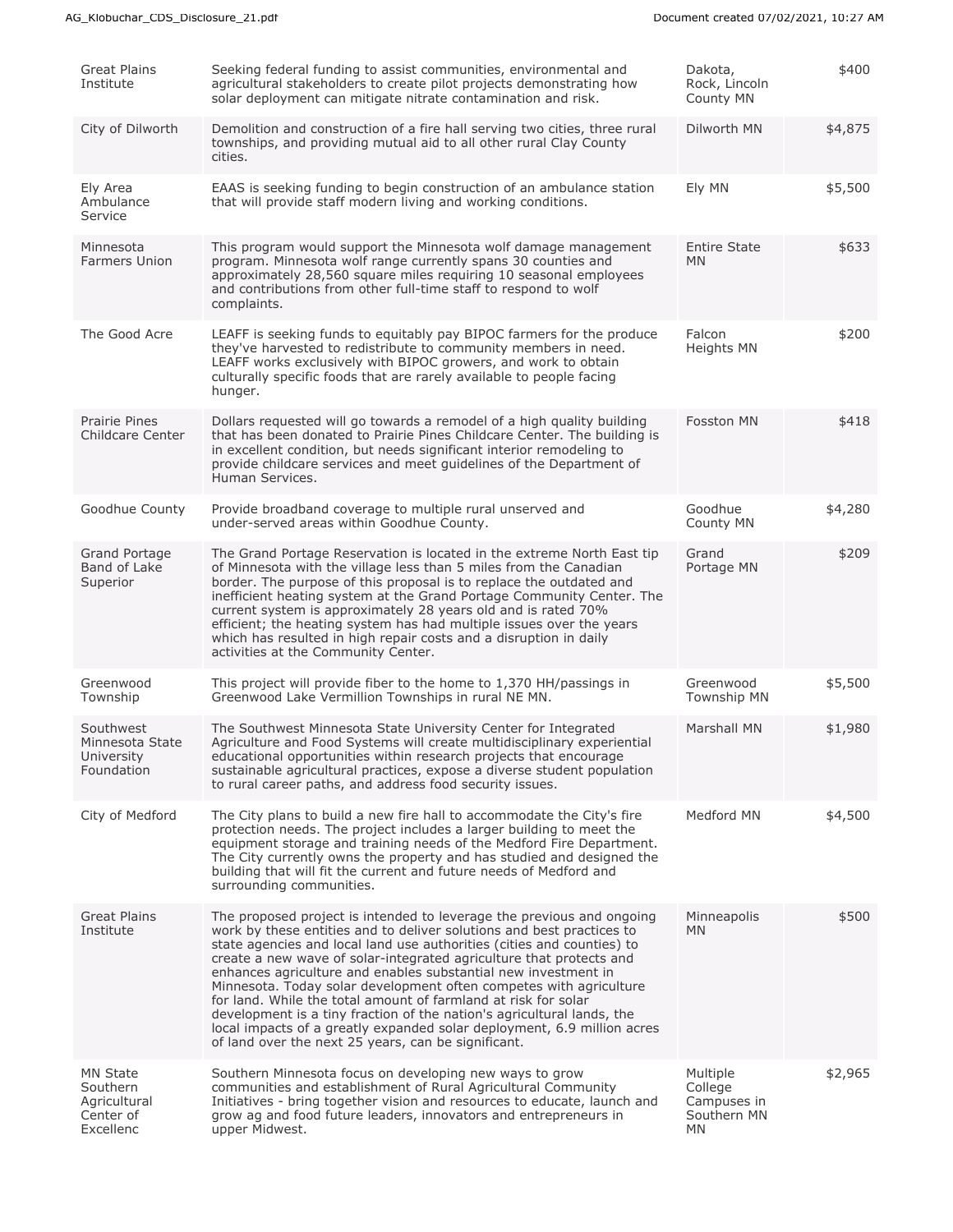| City of New<br>London                                   | The city has been planning on either building a new library building or<br>renovating an existing building and have run into a large shortage of<br>funding, due to the increase in construction costs and the architects<br>estimates from 2016.                                                                                                                                                                                                                                                                                                                                                                                                                                                                                                                                                                                                                                                                                                                                                                                                            | New London<br><b>MN</b>                | \$1,000  |
|---------------------------------------------------------|--------------------------------------------------------------------------------------------------------------------------------------------------------------------------------------------------------------------------------------------------------------------------------------------------------------------------------------------------------------------------------------------------------------------------------------------------------------------------------------------------------------------------------------------------------------------------------------------------------------------------------------------------------------------------------------------------------------------------------------------------------------------------------------------------------------------------------------------------------------------------------------------------------------------------------------------------------------------------------------------------------------------------------------------------------------|----------------------------------------|----------|
| <b>Otter Tail County</b>                                | According to data from the Minnesota Department of Employment and<br>Economic Development, less than 2% of Otter Tail County is served by<br>broadband services that meet or exceed Minnesota's 2026 goal of all<br>homeowners having access to at least one provider of broadband with<br>download speeds of at least 100 megabits per second and upload<br>speeds of at least 20 megabits per. Only three counties rank lower. All<br>funds would be used for the construction of broadband internet in Otter<br>Tail County.                                                                                                                                                                                                                                                                                                                                                                                                                                                                                                                              | Otter Tail<br>County MN                | \$21,700 |
| Pine County                                             | Pine County, located in Minnesota Congressional District 8, along with<br>full support of the Mille Lacs Band of Ojibwe, respectfully seeks funding<br>to complete Broadband initiatives to underserved areas within Pine<br>County, specifically census tract 9504. It is estimated that the project<br>will cost \$7,425,000 or \$3043 per passing. The project estimate factors<br>building asymmetrical fiber utilizing and expanding current<br>infrastructure to complete the project. The timeline for the project is<br>2-3 years.                                                                                                                                                                                                                                                                                                                                                                                                                                                                                                                   | Pine County<br><b>MN</b>               | \$7,425  |
| Greater<br>Minneapolis<br>Council of<br>Churches (GMCC) | The Greater Minneapolis Council of Churches is requesting funds for<br>purchasing, installing, and operating cold-climate greenhouses at four<br>farm sites in Sandstone, Backus, Pope County, and St. Joseph. The<br>greenhouses will help increase access to locally-produced healthier food<br>options all year round, increase food security, reduce health disparities<br>from obesity and poor nutrition, provide immersive agricultural<br>education programs, and promote sustainable agricultural practices.<br>This project is a part of a comprehensive strategy to build equity across<br>the food system for Black, Indigenous, and people of color in rural<br>Minnesota while providing opportunities for collaboration between small<br>farms, creating new distribution channels, nurturing the talent of<br>emerging BIPOC and economically disadvantaged farmers, providing<br>new opportunities in agri-businesses, and making regional food systems<br>more resilient to climate change and macroeconomic disruptions like<br>COVID-19. | Pope County<br><b>MN</b>               | \$1,327  |
| Oslo Region Joint<br>Powers Board                       | The Red River of the North, bordering MN and ND, is extremely<br>susceptible to spring and summer flooding events, overtopping roads<br>and rail transportation and inundating farmland.                                                                                                                                                                                                                                                                                                                                                                                                                                                                                                                                                                                                                                                                                                                                                                                                                                                                     | Red River<br>Valley/ Oslo<br><b>MN</b> | \$29,430 |
| Wuori Township<br>Fiber for the<br>Future!              | Paul Bunyan Communications is seeking federal funding to bring high<br>speed broadband services to Wuori Township, just outside of Virgina,<br>Minnesota. The project will reach approximately 280 locations in the<br>township.                                                                                                                                                                                                                                                                                                                                                                                                                                                                                                                                                                                                                                                                                                                                                                                                                             | St. Louis<br>County MN                 | \$744    |
| Paul Bunyan<br>Communications                           | Paul Bunyan Communications is seeking federal finding to bring high<br>speed broadband services to French Township, just north of Hibbing,<br>Minnesota. The project will reach 86 locations within the township.                                                                                                                                                                                                                                                                                                                                                                                                                                                                                                                                                                                                                                                                                                                                                                                                                                            | St. Louis<br>County MN                 | \$92     |
| <b>Biwabik Township</b>                                 | Biwabik Township has undertaken a comprehensive strategy to address<br>health and safety facility needs and resident quality of life<br>enhancements. As part of this strategy, the Township recently<br>constructed a new Town Hall to better serve the needs of Township<br>residents and to provide a viable space to conduct Township essential<br>government services. The cost of the facility was \$788,018. A vast<br>portion of this cost was paid by the Township setting aside excess<br>general fund balances of a 15 year period. This demonstrated a<br>responsible means of financing the Town Hall.                                                                                                                                                                                                                                                                                                                                                                                                                                          | St. Louis<br>County MN                 | \$626    |
| <b>Bois Forte Tribal</b><br>Government                  | Greenwood Township is physically adjacent to the Vermilion sector of<br>this Bois Forte reservation and is currently considered underserved<br>based upon the State of Minnesota guidelines for broadband. This<br>culturally diverse community maintains close economic ties with the<br>Bois Forte Reservation. This area is composed of Tribal school teachers,<br>medical personnel, teleworkers and home based entrepreneurs that<br>could benefit from this project and provide financial viability and<br>sustainability throughout this entire region. This project involves a fiber<br>to the home buildout that will provide the necessary bandwidth to<br>support this region for the next 20 years.                                                                                                                                                                                                                                                                                                                                              | <b>Tower MN</b>                        | \$6,924  |